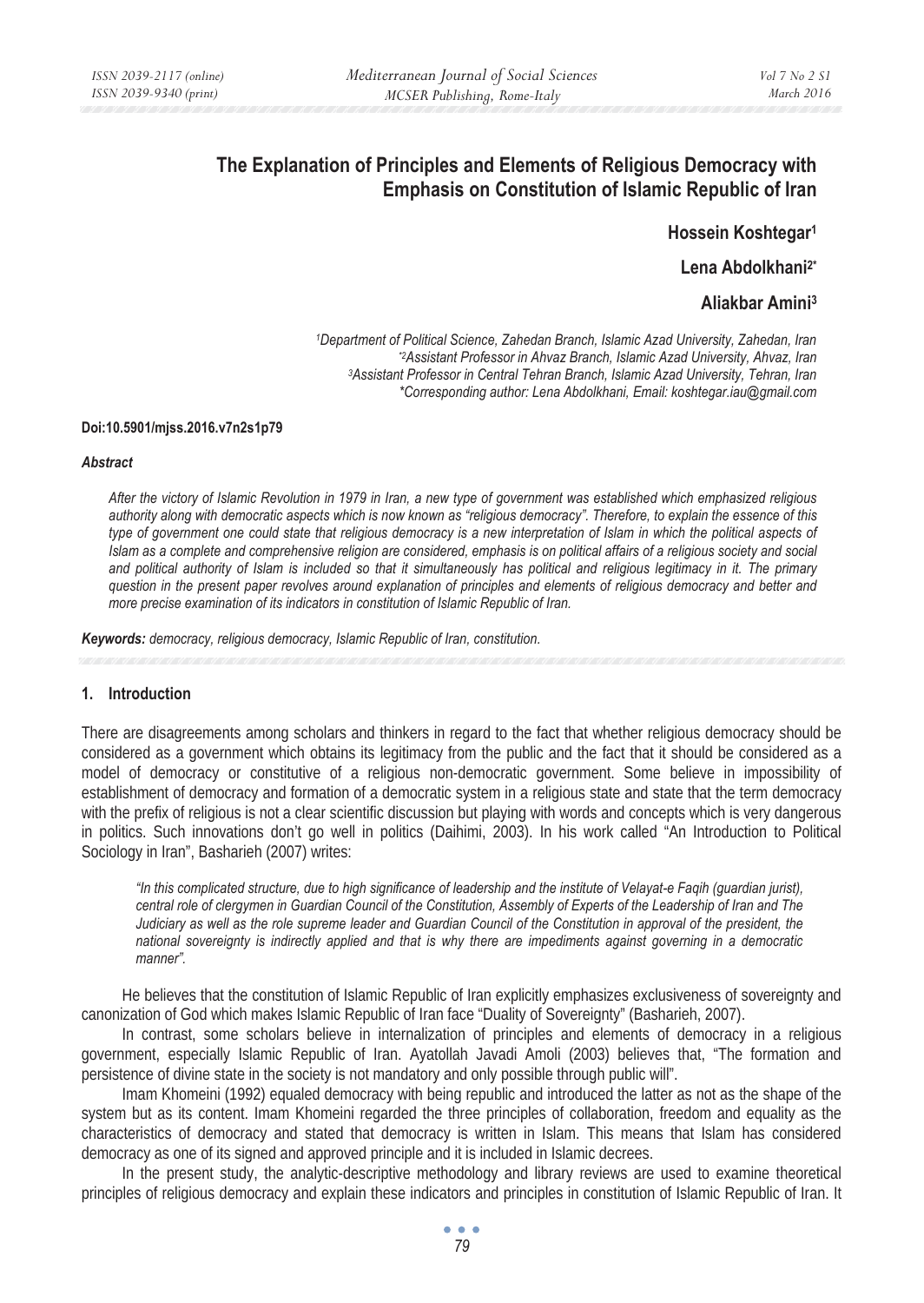should be notes that in this regard, very few papers and books have been found.

### **2. Theoretical Principles of Religious Democracy**

In the system of religious democracy, the three elements of religion, leadership and people play essential roles. This system obtains its legitimacy from religion and Sharia'. As a result, the public play a significant role in its realization. In this system, the person chosen for leadership should have the characteristics pointed out in constitution of Islamic Republic of Iran. Therefore, everyone who satisfies these qualifications can play a role in the system. Of course, it should be noted that the legitimacy of guardian jurist is not based on public approval and vote but on religious narrations and reasons. The public approval and vote do not determine the righteousness and legitimacy of guardian jurist and rule of religion but verifies the popularity of such a government. In framework of accepting Sharia', compliance with religious values and principles and acceptance of guardian jurist as one of the premises of a religious government, the public could involve and participate in distribution of political power and surveillance of different social affairs. The parties, groups and forums as well as free press as representation of civil and public activity could also appear and act in such a government (Vaezi, 2001).

Therefore, religious democracy as a model and a structure obtains its legitimacy from divine will and rules. As Bigot (2001) states, "One of the reasons for legitimacy of Iranian regime among its people is its being Islamic". If one has a true image of belief in God, position of humans and objective orientation as the three indicators of Islamic thinking in the field of beliefs, one could see that the political-governmental geometry of Islam is only realizable in framework of divine rules but the public will and votes play a significant role in Islamic government too.

In other words, religious democracy does not refer to a democratic state in its common and western sense because in western governments, the public and their representatives legislate while in an Islamic state, the legislation is divine and the public representatives plan the executive affairs based on Islamic decrees. Meanwhile, the public aspect of the issue is maintained because the set of Islamic rules collected in Quran and tradition are already accepted by Muslims. These agreement and acceptance of government premises facilitates systems' affairs and makes it a something possessed by the public. Therefore, in religious democracy, everyone from the Prophet to his substitutes and the other people in the society obey divine rule and can only rule in that framework.

### **3. Position and Role of the Public in Political Structure of Islamic Republic of Iran (With Emphasis on Constitution)**

The Islamic Republic of Iran is composed of two elements of Islamic orientation and republic orientation. The republic orientation forms its structure and the Islamic orientation shapes its essence. The first article of the constitution states that,

*"The government of Iran is Islamic Republic and based on long faith in government of righteousness and fairness of Quran which obtained victory through leadership of guardian jurist Imam Khomeini, the people voted for it in referendum of 30th and 31st March of 1979 with an approval rate of 98.2%"* 

Regarding the ideological premises of the governmental system, second article of the constitution states that Islamic Republic is a system based on belief in one God, divine revelation, resurrection, justice of God in creation and legislation, Imamate and leadership, dignity and value of man and his freedom coupled with responsibility before God, denial of any type of cruelty and domination, justice and fairness, justice in social, political, economic and cultural affairs, etc.

The fifty sixth article of constitution states,

*"The absolute rule over the world and human is owned by God and it is him who let human dominate over his social fate. Nobody can deny human from this divine right and put it at service of a specific individual or group. The nation realizes this divine right through the ways written in the next articles".* 

Therefore, in Islamic Republic of Iran two steps of rule are acknowledged that are parallel with each other. The first is sovereignty of God over humans and the second is domination of human on his/her social fate. These two constructs are rooted in Islamic beliefs and they may not be differentiated from each other (Shafii Far, 2006).

In regard to democratic indicators of the constitution of Islamic Republic of Iran, one could say that based on the constitution the Islamic sovereignty is based on three principles of Islam, public will of Muslims and leadership. Therefore,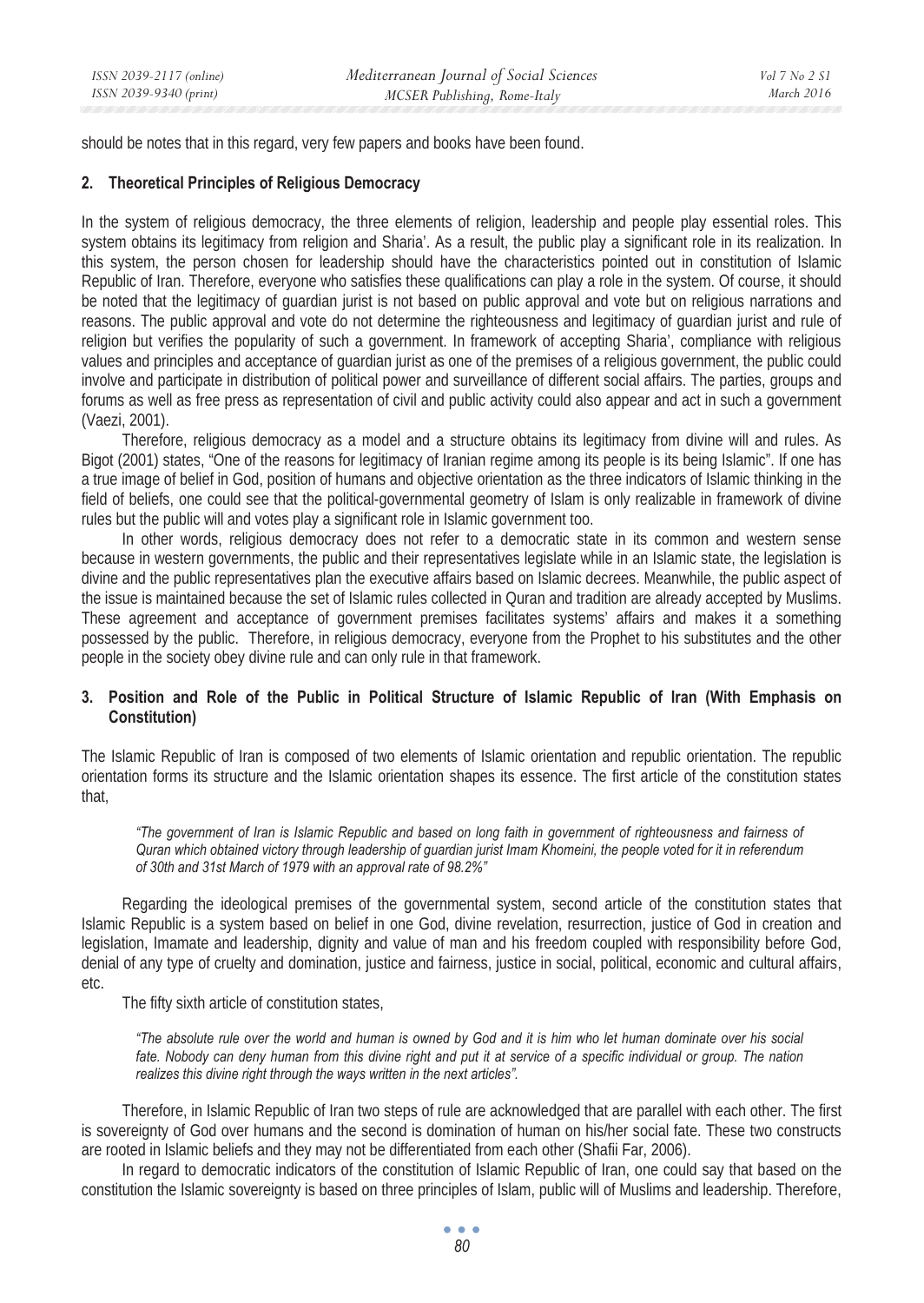the Islamic sovereignty has whatever included in non-religious states as democracy and public cooperation in in it. In this type of sovereignty, the element of concentration of rule is used to an extent that does not lead to despotism and authoritarianism but to proper management and social guide of the public (Nabavi, 2001). The non-religious governments that only deal with the way to rule "suffer from inconsistency of their intellectual premises of regulating the public participation and proper position of head of state" (Nabavi, 2001) while the Islamic sovereignty offers a harmonic and consistent role. On the other hand, in contrast to exaggerations found in principles and legal items of new non-religious systems regarding the total role of the people based on which some of our thinkers state that in such governments the vote and choice of the public is the only criterion in codification of principles, programs and structures, the social and political of the industrial western world show something else. The truth is that "in western political world, the assignment of positions and decision-making is solely done by political parties and trends and they initially decide instead of the people and then use promotional tools to obtain the public approval" (Nabavi, 2001).

The constitution of Islamic Republic of Iran assigns the top rank of Islamic community to guardian jurist and the imam of the nation. The fifth article of the constitution states,

#### *"In the time of absence of Imam Mahdi (BBuH), in Islamic Republic of Iran the guardian jurist and Imam of the nation would be a jurisprudent who is wise, virtuous, brave, and tactful who takes the responsibility".*

In addition to divine and religious roots, this position is indirectly selected by the public. As a result the position of guardian jurist is the result of divine sovereignty and rule of the public (Zanjani, 1999). On the other hand, because the position of guardian jurist and sovereignty are regulated through other constitution principles and assigned through the other three departments, a type of power distribution occurs inside the position of guardian jurist. There are three primary centers of power that assign the position of guardian jurist and sovereignty (Shafii Far, 2007). Based on fifty seventh article of the constitution, the dominating powers in Islamic Republic of Iran are the judiciary, the executive and the legislative that executive that are independent of each other.

Therefore, following a review of the constitution of Islamic Republic of Iran the most significant role of the public in political structure of Islamic Republic of Iran is:

1- Selection of People by Assembly of Experts of the Leadership of Iran: Based on the articles of the constitution, the leader is selected by Assembly of Experts of the Leadership of Iran. This assembly is composed of Islamic experts and jurists that have qualification in recognition of the leader. Its members are eighty people that are selected once every eight years. The duties of Assembly of Experts of the Leadership of Iran are selection of leader, surveillance over his duties and deposition in the case of losing qualifying characteristics. As the leader is responsible before God and should be responsive, he also should be under constant watch by the Assembly of Experts of the Leadership of Iran. Therefore, the role of the people in selection of the leader and monitoring his tasks are indirect and based on representative democracy which is something usual in democratic states. Therefore, based on one hundred and seventh article of the constitution, the members of Assembly of Experts of the Leadership of Iran are selected by public vote. Based on this article, the selection of the supreme leader could be assigned to the public because people practically participate in determination of the leader. In this regard, this article states that, "selection of the leader is done by experts themselves chosen by the public". Therefore, the public participation and precision in selection of the leader are highly important and two satisfy both of these two criteria, an intermediate council is selected and assigned.

In addition to selection of the leader, surveillance over leader's tasks is another task of the public. In the constitution, the necessity of monitoring the tasks of the leaders and authorities are stated in the following manner:

A: In the preface to the constitution, it is written that, "It is necessary that the Muslim nation select committed and dutiful authorities and consistently and actively monitor their actions to build an Islamic society".

B: The eighth article of the constitution states, "In Islamic Republic of Iran, invitation to the virtue and prevention of the vice is a public and mutual duty that the state and the public have to fulfil in regard to each other". In this article, due to the fact that state is interpreted in its general denotation, namely the whole ruling institute, invitation to the virtue and prevention of the vice is considered as the significant tool of public surveillance over the state and supreme leader. The reverse is also the case.

2- Selection of President: Based on one hundred and fourth article of the constitution, the people directly selected the president and chief executive director of the country and this represented the domination of the public over their social fate. Based on a hundred twenty second article of the constitution, the president is responsible before nation, leader and the Islamic Consultative Assembly for his actions. The responsibility of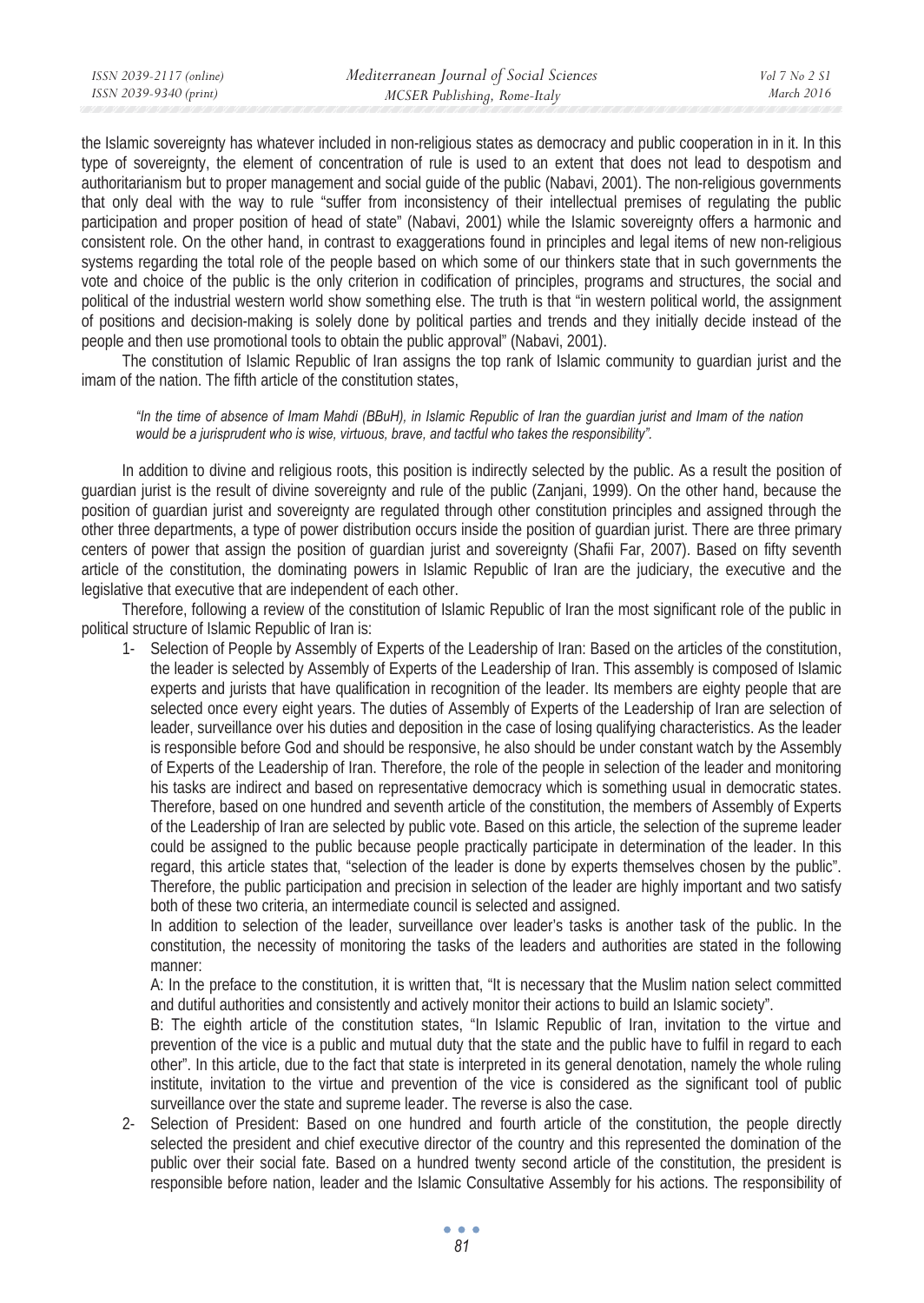president against nation is initially based on the task initially assigned to him to execute the constitution.

- 3- Selection of Parliament Members: Based on sixty second article of the constitution, the members of Islamic Consultative Assembly are directly selected by the people. As the constitution states, the members of Islamic Consultative Assembly should legislate laws in different judicial and executive fields. The Islamic Consultative Assembly can interpolate or question the president or any one of ministers. Based on seventy sixth article of the constitution, the Islamic Consultative Assembly can apply surveillance over all national affairs. It also selects six lawyers of Guardian Council of the Constitution after the introduction of candidates by the head of the judiciary system. All of these elements signify the public rule over national and social direction of the country. On the other hand, the public also monitor the performance of Islamic Consultative Assembly. In general, three ways have devised for public surveillance over performance of the assembly. These are surveillance through broadcasting the account of assembly negotiations, surveillance through presence in assembly and surveillance through Committee on the 90th Article of the Constitution. As a result, the public communicate with the members regarding the national conditions and tell the members their complaints as the last solution (Mehrpur, 1993).
- 4- Selection of Urban and Village Islamic Councils: Based on one hundredth article of the constitution, the quick progress of social, health and cultural programs through public participation and management of provincial, urban and village affairs are assured through surveillance of the councils the members of which are selected the local people and direct vote. Therefore, the selection of members of Islamic councils to fulfill their distinctive tasks as codified in the associated laws and surveillance over proper execution and plans are limited to their electoral district and in affairs defined in the law (one hundredth article of the constitution).

# **4. Results**

The result is that with a general review of the constitution, one could say:

- 1- The people play the main role in establishment and continuation of the Islamic Republic system an instance of which is formation and victory of the revolution. The determination of type of system was done with 98.2% of those with right to vote approving Islamic Republic.
- 2- The approval of the constitution and its reforms done in 3rd December 1979 and those done in 1989 were done by the public vote.
- 3- In the constitution, the political system of Islamic Republic Revolution is based on public vote and for their service. Therefore, the ultimate criterion is the public.
- 4- In Islamic Republic system, the people participate in all critical and non-critical organizations and institutes. This participation is realized either directly or indirectly.
- 5- Due to the reasons of invitation to the virtue and prevention of the vice as well as necessity of public intervention in their own fate, the public surveillance over the authorities is their right and duty because the performance of the systems and national authorities is directly affecting the fate of individuals. So, it is right of the people to monitor national affairs and to intervene in their fate. In contrast, one should note that this right cannot be assigned to another person and each person should be act responsibly in this regard.
- 6- The Islamic Republic system is in its totality a system based on religious democracy. The public monitor all of the three national departments from the judiciary over which surveillance is done by direct or indirect representative of the public (i.e. supreme leader and parliament) up to surveillance over the leadership, the executive and the legislative in regard to which the guarantee of execution of law by authorities is done through litigation, Supreme Court, Court of Administrative Justice and The General Inspection Organization of Iran (GIO). Based on the constitution of Islamic Republic of Iran, the public play a critical role in establishment and continuation of Islamic system and there is no non-democratic aspect in it.

# **5. Conclusion**

The religious democracy the most vivid instance of which is Islamic Republic is a modern model of democracy in the present era and despite of its numerous similarities with common model of democracy in the west there are significant differences between the two. Among the outstanding distinctions of the two is priority of religion. Therefore, the constitution of Islamic Republic of Iran is the true image of unity and representation of state-public relations with two basic characteristics: people and Islamic orientation. These two characteristics guarantee the independence, dignity, development and perfection of the society and determine the limits of the nation and the state. Therefore, the primary